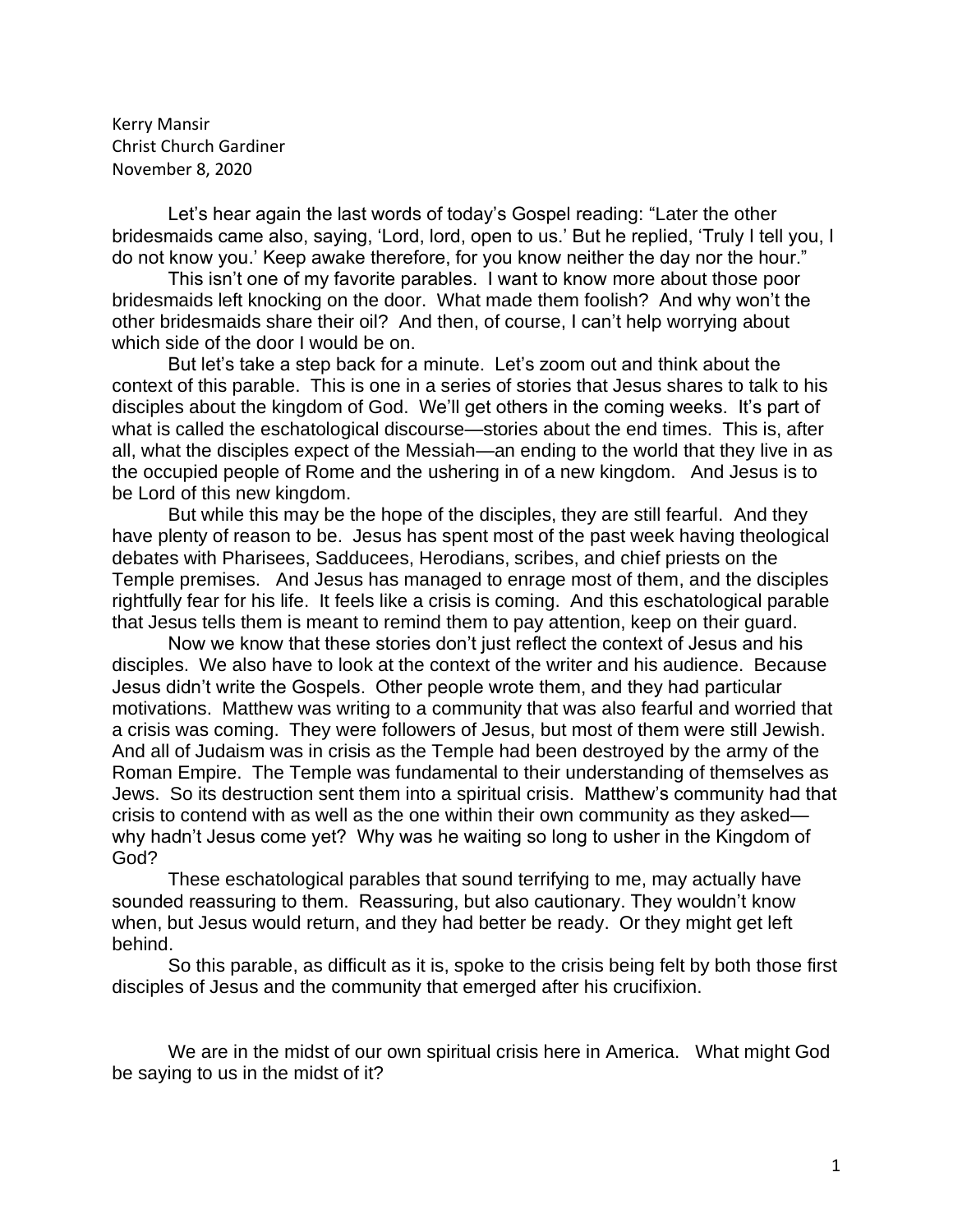You may remember that a little thing happened last week. We had an election. And finally, yesterday, a winner was declared. Many people in the nation are elated by the result of the election. Some are devastated. But no matter how one feels about the election, fear, anger, and hate have been eating at us for far too long, making it difficult to even have conversations with people on the other side of the political divide.

The election may be over, but *our work*, *our responsibility*, as Christians, that's far from over. Because as Christians, our call is to reconciliation. And we know that the people in our country, in our communities, even in our very own families, are not reconciled.

I needed to hear a reassuring voice on Friday, a voice that would both challenge me to this work of reconciliation but also assure me that God is with us in that work. So I replayed an interview of Ruby Sales that moves me to tears every time I hear it. \* You probably know who Ruby Sales is, and I have preached about her before. She's a civil rights activist and theologian who was thrust into the national spotlight in 1965 when a white supremacist shot at her outside of a convenience store. She was saved from his bullet by Episcopal seminarian, Jonathan Daniels, who pushed her aside, and was himself, shot and killed.

Despite having every reason in the world to give up on the good of humanity, Ruby Sales persists in believing that all of us are both worthy of redemption and able to be redeemed. In that interview, she talks about the spiritual crisis of America, particularly white America. Our crisis, she says is a crisis of meaning. And spiritual crises need theological answers because only theology can help us to understand what will make us whole, and we cannot care about the other until we, ourselves, are whole.

In the interview, Ruby reminisces about a song from her childhood in which she sang the words, "I love everyone in my heart." And because of her theological understanding of what those words mean, her understanding of who God is and therefore who she is, even someone's hate will not change her love for them. The depth of that love is even more astounding when we put it up against the world that she grew up in of the apartheid South with its segregation, its violence, and often, its killing, of black people.

This statement: "I love everyone in my heart," has to be the starting point for us as Christians. Even when it's difficult. Because it pushes back against the demonization of the other that's all around us. Demonization means giving up on people, and it's happening on both sides of the political divide.

As people of faith, what we can offer our country right now is a theology of agape—deep and abiding love for the other, no matter who the other is. And a theology of hope, not a meaningless kind of hope where we just cross our fingers and hope that things will get better. No, an active hope that proclaims that our God is a liberating God and that nobody is beyond the power of God's redemption. And also and active hope that means we work to make the world look more like God's dream for all of us.

In order to move forward as a nation, we must do the hard work of addressing the hurt and the fear and the anger that we feel all around us. Reconciliation isn't possible without bringing that pain into the light.

In that interview, Ruby Sales talked about asking people where it hurts. That's the question that gets at the root of someone's pain and opens them up for the